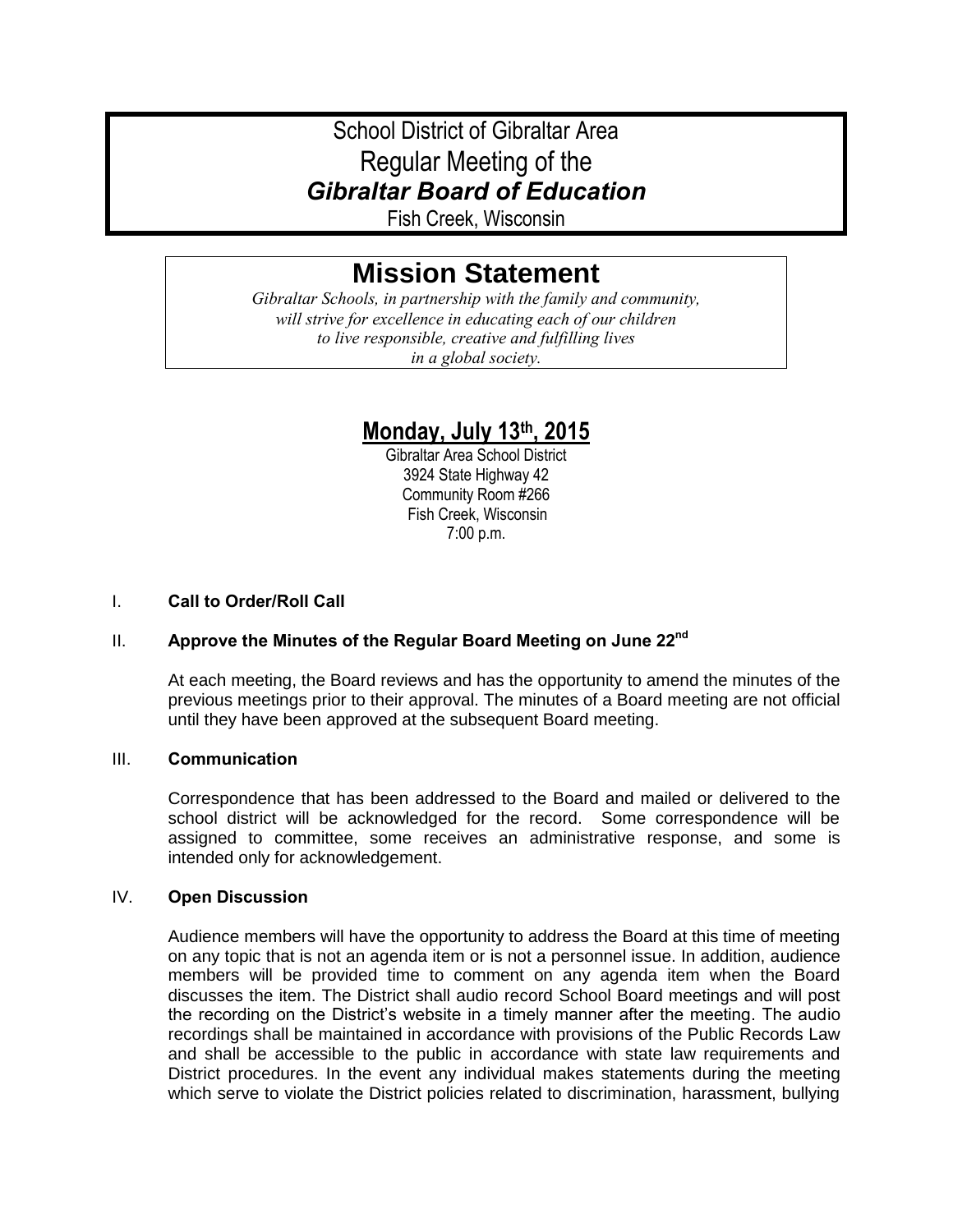or violate state or federal law or otherwise are subject of closed session items, such portions of the original audio tape will not be posted to the District website but can be requested through the Public Records Law process. The District reserves the right to remove vulgar language, personal attacks of any kind, or offensive comments that target or disparage any ethnic, racial, or religious group.

#### V. **Hear Administrative Reports on Current School Events**

The Superintendent, Principal, Director of Learning, Dean of Students and Business Manager will use this opportunity to provide the Board with current school and district information.

#### VI. **Discussion on Board presentations and Suggestion Box**

The Board will discuss the history and current practice behind presentations at the board level. The Board will discuss options regarding the process for future presentations. The Board will also discuss the possible implementation of a suggestion box as a way to gather input from stakeholders.

#### VII. **Approve Payment of Bills**

The school district's financial bills are submitted for Board consideration at each regularly scheduled meeting. Each bill and its expense are listed. Board approval authorizes the Business Manager to pay the bills.

#### VIII. **Approve Resignations From Employment.**

Employee resignations are accepted by the Board as the Board is the employer of all district employees. Board acceptance puts the various processes for employee separation in motion.

# IX. **Approve Hiring of Boys Varsity Basketball Coach**

The athletic director will recommend the employment of a varsity boys basketball coach.

#### X. **Approve 2015-2016 Propane Contract**

The business office sought bids for the purchase of propane fuel for the 2015 – 2016 school year and will recommend the low bid for Board consideration.

#### XI. **Approve 2015-2016 Contract for Student Accident Insurance**

The business office sought bids for student accident insurance for the coming school year and will recommend the low bid for Board consideration.

#### XII. **Confirm Policy 7.08 – Substitute Pay**

The administration will recommend that the pay rate for substitute employees for the 2015-2016 school year remain the same as the rate paid during the 2014-2015 school year.